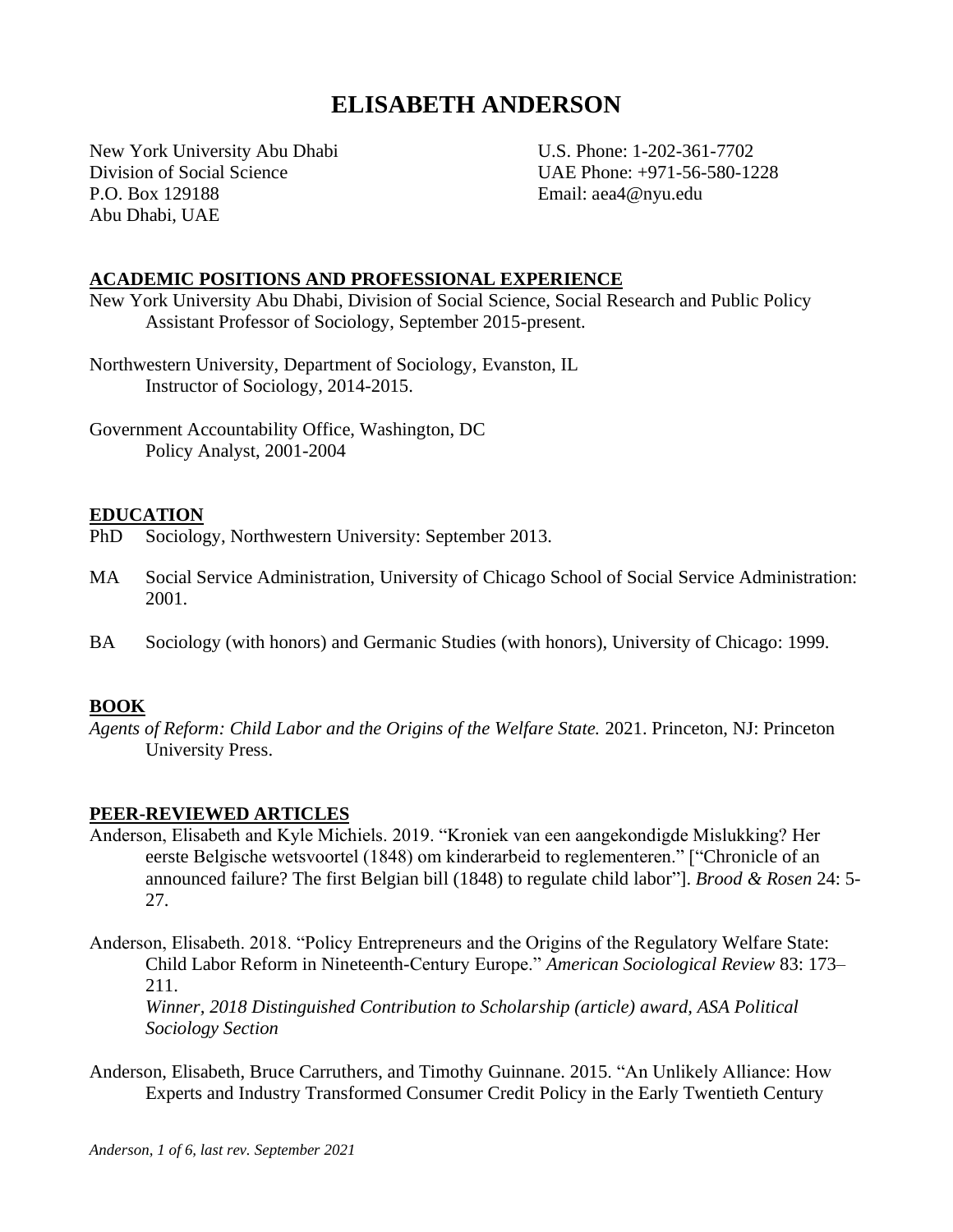U.S." *Social Science History* 39: 581-612.

- Anderson, Elisabeth. 2013. "Ideas in Action: The Politics of Prussian Child Labor Reform, 1817- 1839." *Theory and Society* 42: 81–119. *Winner, Charles Tilly Best Article Award, ASA Comparative and Historical Sociology Section*
- Anderson, Elisabeth. 2008. "Experts, Ideas and Policy Change: The Russell Sage Foundation and Small Loan Reform, 1909-1941." *Theory and Society* 37: 271-310.

## **OTHER ACADEMIC PUBLICATIONS**

- Anderson, Elisabeth. 2020. Review of *The Fiscalization of Social Policy: How Taxpayers Trumped Children in the Fight Against Child Poverty* (Oxford), by Joshua T. McCabe. *Contemporary Sociology* 49: 454-456.
- Anderson, Elisabeth. 2019. Review of *Child Labor in America: The Epic Legal Struggle to Protect Children* (Kansas), by John Fliter. *Political Science Quarterly* 134: 563-564.
- Anderson, Elisabeth. 2018. Review of *Egypt in the Time of Revolution* (Cambridge), by Neil Ketchley*. American Journal of Sociology* 124: 958-961.
- Anderson, Elisabeth. 2013. Review of *Ideas and Politics in Social Science Research* (Oxford)*,* Edited by Daniel Béland and Robert Henry Cox. *Contemporary Sociology* 42: 213-215.
- Anderson, Elisabeth, Michaela DeSoucey, Corey Fields, and Chris Yenkey [Eds]. 2006. *Economic Sociology: Syllabi & Instructional Materials, Third Edition.* American Sociological Association: Washington, DC.

## **DATASETS**

Anderson, Elisabeth, Monica Prasad and Andrew Nickow. 2019. *Comparative Taxation Dataset on 40 Countries and Areas, 1870-2001,* ICPSR 37365. https://www.icpsr.umich.edu/icpsrweb/ICPSR/studies/37365/

#### **WORKS IN PROGRESS**

- "Carrots over Sticks? Mothers' Pensions and Child Labor in the Early 20<sup>th</sup>-Century U.S." (with Sabino Kornrich and Eman Abdelhadi). Revise and Resubmit at *Social Science History*.
- "Habitus and Personality in the Work of Max Weber." Under review at the *Journal of Classical Sociology*.

"Piecemeal and Performative Bureaucracy in the Late 19th-Century U.S."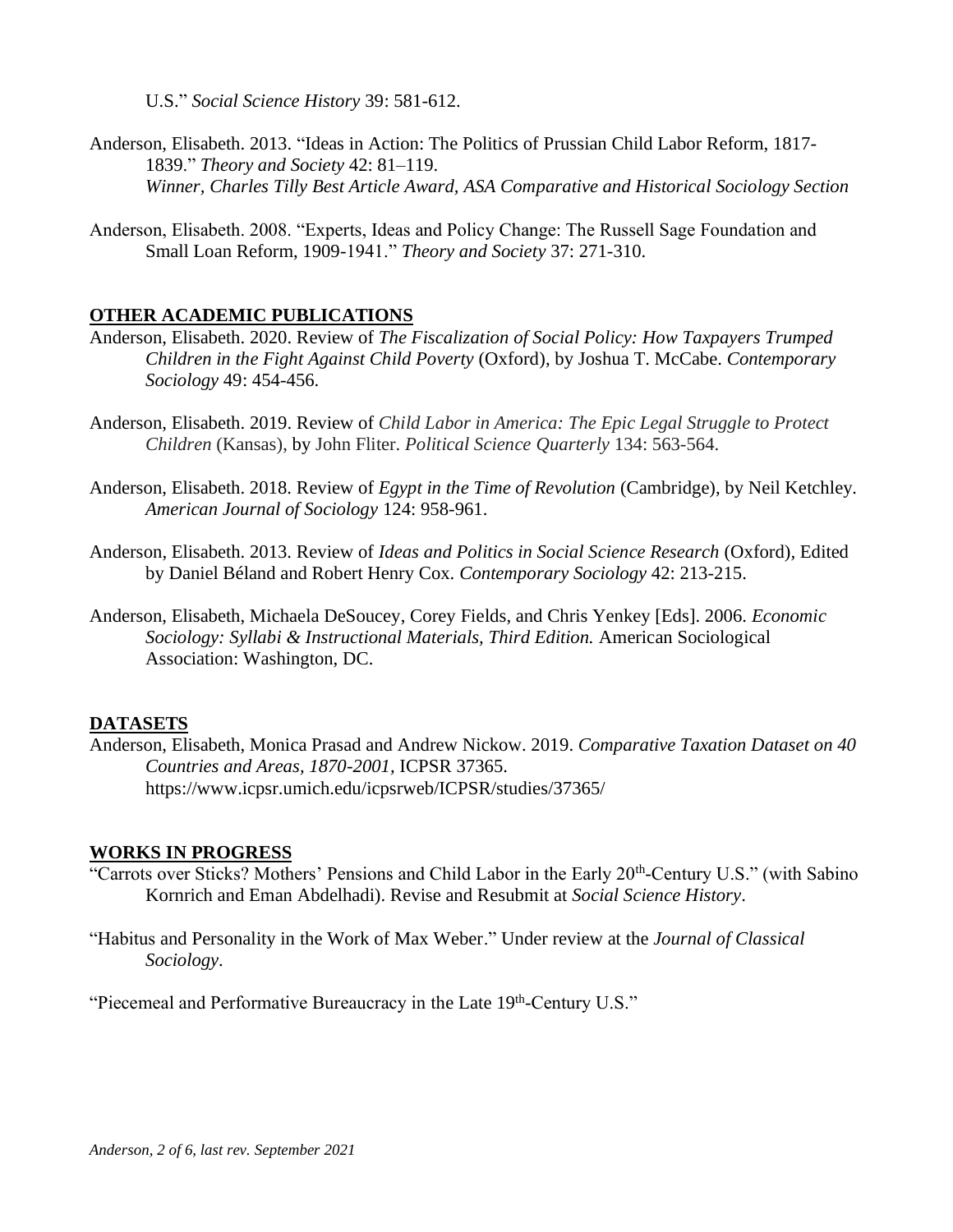#### **INVITED TALKS**

- Anderson, Elisabeth. February 11, 2022. "Agents of Reform: Child Labor and the Origins of the Regulatory Welfare State in Germany and the U.S." Zoom presentation to the University of Iowa Department of Sociology & Criminology colloquium.
- Anderson, Elisabeth. September 27, 2021. "Agents of Reform: Child Labor and the Origins of the Regulatory Welfare State in Germany and the U.S." Zoom presentation to the UC-Berkeley Department of Sociology colloquium.
- Anderson, Elisabeth. September 2018. "Policy Entrepreneurs and the Origins of Child Labor Regulation in Europe." University of Mannheim Centre for European Social Research colloquium, Mannheim, Germany.
- Anderson, Elisabeth. November 2009. "Expert Jurisdiction and Social Problems: The Russell Sage Foundation and Poor People's Credit in Early 20<sup>th</sup>-Century America." Annual Meeting of the American Society for Legal History, Dallas, Texas.

#### **CONFERENCE PRESENTATIONS**

- Anderson, Elisabeth. 2019. "Agents of Reform: Child Labor and the Origins of the Regulatory Welfare State." Presented at the "Theorizing Social Change" conference, New York University Abu Dhabi, October 2019.
- Abdelhadi, Eman and Elisabeth Anderson. 2018. ""The Influence of Mothers' Pension Laws on Child Labor in the Early Twentieth-Century U.S." Presented at the 111<sup>th</sup> American Sociological Association annual meeting, Philadelphia, Pennsylvania, August 2018.
- Abdelhadi, Eman and Elisabeth Anderson. 2017. ""The Influence of Mothers' Pension Laws on Child Labor in the Early Twentieth-Century U.S." Presented at the 43<sup>rd</sup> annual Social Science History Association conference, Montreal, Canada, November 2017.
- Anderson, Elisabeth. 2016. "Policy Entrepreneurs and the Origins of the Regulatory Welfare State: Child Labor Reform in 19th-Century Europe." Presented at the 111th American Sociological Association annual meeting, Seattle, WA, August 2016.
- Anderson, Elisabeth. 2014. "The Creativity of Strategic Action: Elite Policy Entrepreneurship and Factory Inspection in Imperial Germany." Presented at the 39th annual Social Science History Association conference, Toronto, Canada, November 2014.
- Anderson, Elisabeth. August 2013. "Policy Entrepreneurs and Institutional Change: Child Labor Reform in 19th-Century Massachusetts and Prussia." Presented at the American Sociological Association Comparative and Historical Sociology Section mini-conference on "Capitalism, the Politics of Inequality, and Historical Change." Columbia University, New York, NY.
- Anderson, Elisabeth. August 2013. "Policy Entrepreneurs, Ideas, and the Origins of Child Labor Policy in Massachusetts and Prussia." Presented at the 108<sup>th</sup> annual meeting of the American Sociological Association, New York, NY.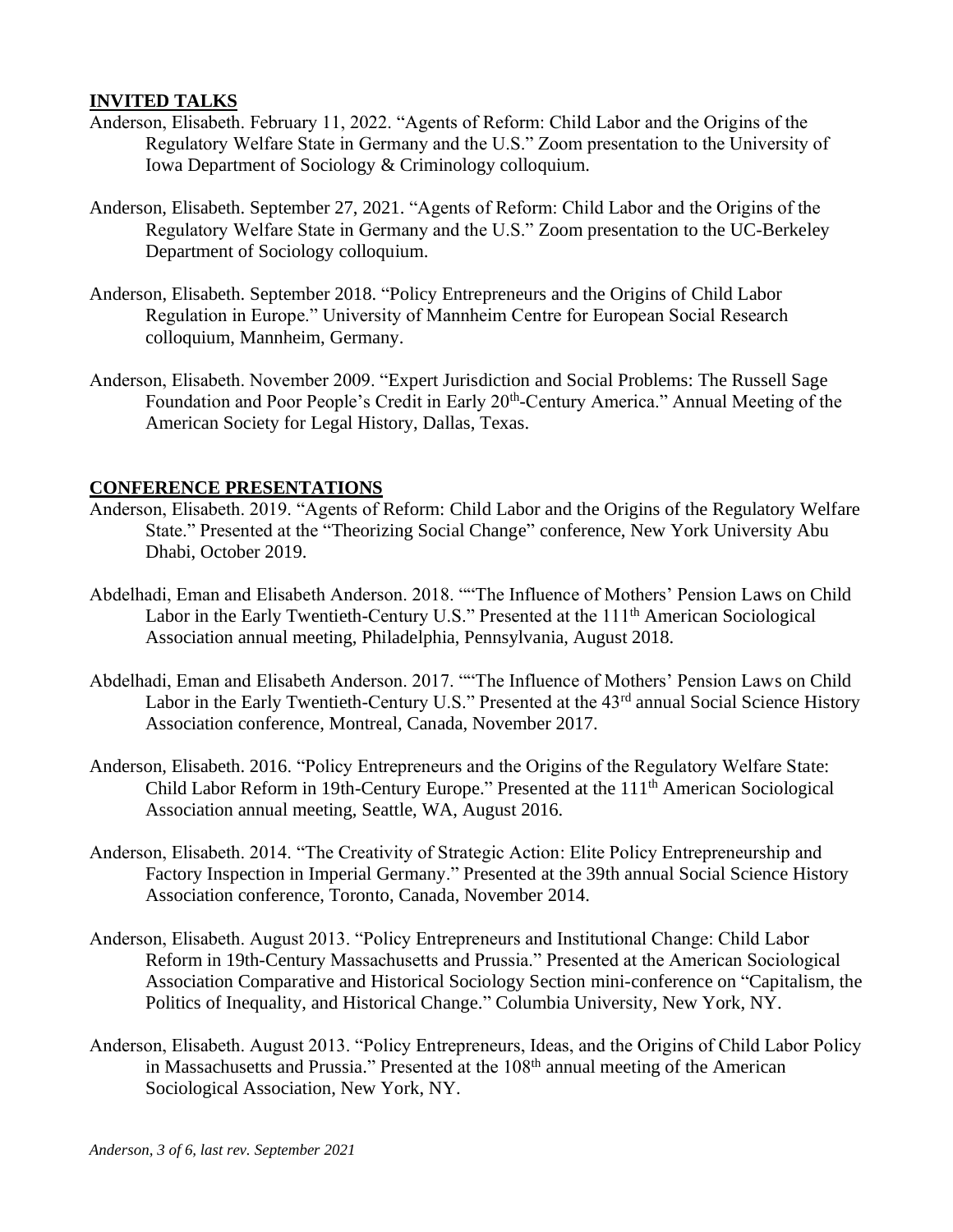- Anderson, Elisabeth. November 2012. "Policy Entrepreneurs, Ideas, and the Origins of Social Policy: Child Labor Reform in Massachusetts and Prussia." Presented at the 37<sup>th</sup> annual Social Science History Association conference, Vancouver, British Columbia.
- Anderson, Elisabeth and Bruce Carruthers. November 2012. "An Unlikely Alliance: How Experts and Industry Transformed Consumer Credit in the Early Twentieth-Century U.S." Presented at the 37th annual Social Science History Association conference, Vancouver, British Columbia.
- Anderson, Elisabeth. July 2012. "'A Canker in the Body Politic': State Responses to Child Labor in 19th Century Massachusetts and Prussia." Presented at the Max Planck Institute/Northwestern University joint social science conference, Chicago, IL.
- Anderson, Elisabeth. May 2012. "'A Canker in the Body Politic': State Responses to Child Labor in 19th Century Massachusetts and Prussia." Presented before a joint meeting of the Northwestern Comparative Social Science Workshop and the University of Chicago Comparative Politics Workshop, Chicago, IL.
- Anderson, Elisabeth. August 2011. "Ideas as Motivators and Resources for Action in Early Prussian Child Labor Reform, 1817-1839." Presented at the 106<sup>th</sup> annual meeting American Sociological Association, Las Vegas, NV.
- Anderson, Elisabeth. November 2010. "Ideas as Motivators and Resources for Action in Early Prussian Child Labor Reform, 1817-1839." Presented at the 35<sup>th</sup> annual Social Science History Association conference, Chicago, IL.
- Anderson, Elisabeth. August 2009. "Expert Jurisdiction and Social Problems: The Russell Sage Foundation and Credit for Poor People in Early 20<sup>th</sup>-Century America." Presented at the Annual Meeting of the Society for the Study of Social Problems, San Francisco, CA.
- Anderson, Elisabeth. July 2009. "Ideas as Motivators and Resources for Action in Early Prussian Child Labor Reform, 1817-1839." Presented at "Adjusting to Economic and Social Challenges: Reconsidering the Roles of State and Market," Harvard University.
- Anderson, Elisabeth. August 2007. "Culture as Cause: Methodological Issues in the Study of Culture and Politics." Presented at the 102nd annual meeting of the American Sociological Association, New York, NY.
- Anderson, Elisabeth. 2007. "Experts, Ideas, and Policy Change: The Russell Sage Foundation and Small Loan Reform." Presented at the Northwestern University Comparative & Historical Social Science Workshop, Evanston, IL.
- Anderson, Elisabeth. May 2006. "Experts, Ideas, and Policy Change: The Russell Sage Foundation and Small Loan Reform, 1910-1940." Presented at the Society for Comparative Research Sixth Annual Graduate Student Retreat, New Haven, CT.
- Anderson, Elisabeth. November 2005. "Ideology, Ideas, and Frames in Social Welfare Policy Development: The Russell Sage Foundation and the Uniform Small Loan Law, 1910-1940." Presented at the 30<sup>th</sup> annual Social Science History Association conference, Chicago, IL.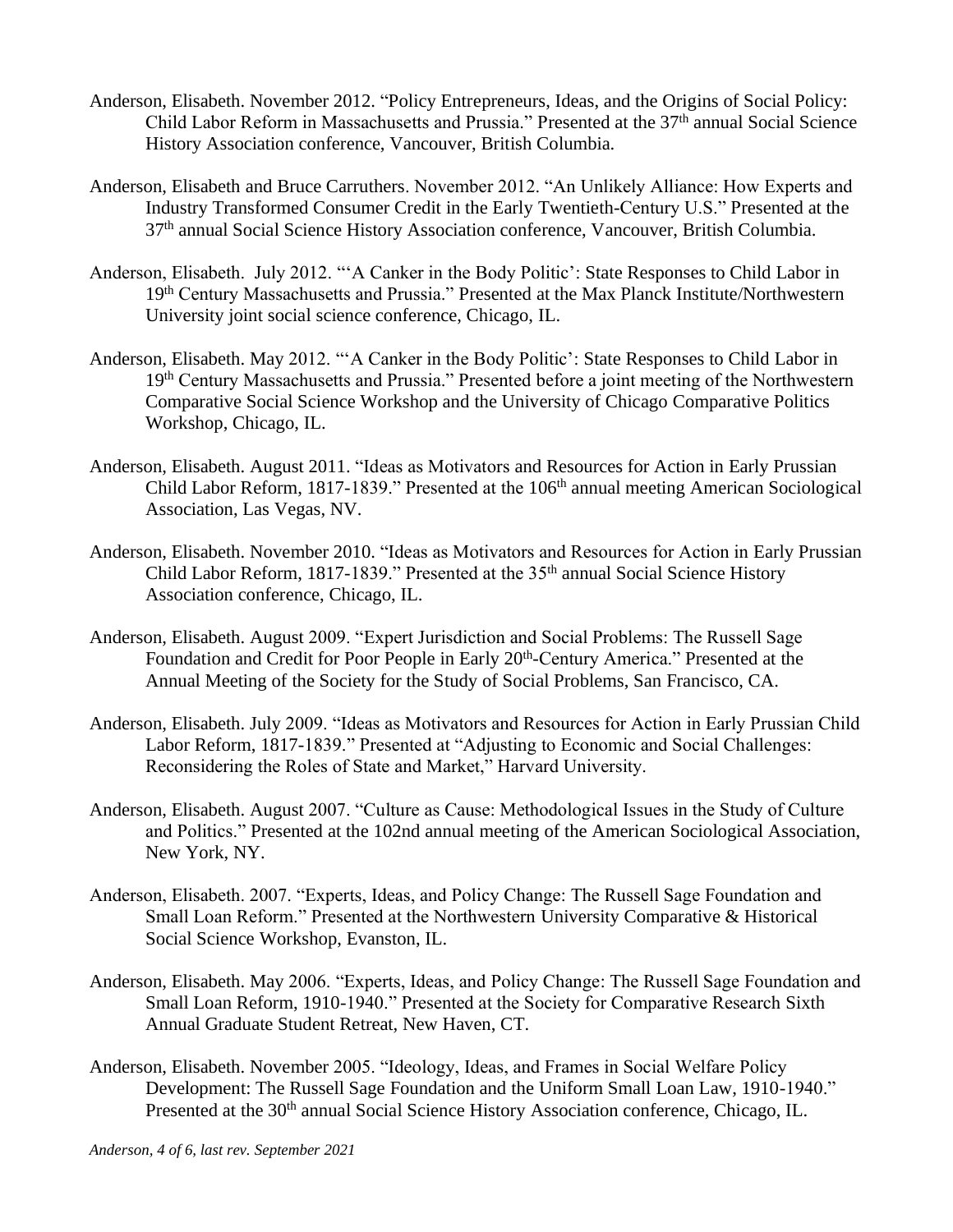Anderson, Elisabeth. August 2005. "Ideology, Ideas, and Frames in Social Welfare Policy Development: The Russell Sage Foundation and the Uniform Small Loan Law, 1910-1940." Presented at the 100<sup>th</sup> annual meeting of the American Sociological Association, Philadelphia.

## **AUTHOR-MEETS-CRITICS PANELS**

- Dromi, Shai. 2020. *Above the Fray: The Red Cross and the Making of the Humanitarian NGO Sector* (Chicago). 47th Annual Social Science History Association annual meeting, Philadelphia, November 2021.
- Kaler, Amy. 2017. *Baby Trouble in the Last Best West: Making New People in Alberta, 1905-1939* (Toronto)*.* 43rd annual Social Science History Association conference, Montreal, November 2017.
- Boucher, Ellen. 2014. *Empire's Children: Child Emigration, Welfare, and the Decline of the British World, 1869-1967* (Cambridge). 39<sup>th</sup> annual Social Science History Association conference, Toronto, November 2014.

## **HONORS AND AWARDS**

- Distinguished Contribution to Scholarship (article) Award, American Sociological Association Political Sociology Section, 2018 (awarded 2019).
- Charles Tilly Best Article Award, American Sociological Association Comparative and Historical Sociology Section, 2012 (awarded 2013).
- Charles and Louise Tilly Prize for Best Graduate Student Paper, Social Science History Association, 2012.
- Northwestern University Department of Sociology Robert F. Winch Award for Outstanding Published Paper, 2008.
- Northwestern University Department of Sociology Teaching Assistant Award (Honorable Mention), 2007 & 2008.
- Northwestern University Department of Sociology Robert F. Winch Award for Outstanding 2<sup>nd</sup> Year Paper, 2005.
- Phi Beta Kappa, 1999.
- University of Chicago Germanic Studies Department Goethe Prize, 1999.

## **FELLOWSHIPS, SCHOLARSHIPS AND GRANTS**

- New York University Abu Dhabi Institute conference grant for "Theorizing Social Change" conference, 2019.
- National Science Foundation Dissertation Improvement Grant, AY 2008-2009.
- Northwestern University Graduate Research Fellowship, AY 2008-2009.
- German Academic Exchange Service (DAAD) Research Grant, Summer 2008.
- Northwestern University Sociology Research Fellowship, Winter 2008
- Northwestern University Graduate Research Grant, 2007
- MacArthur Foundation Collaborative Research Grant, 2004, 2005, 2006.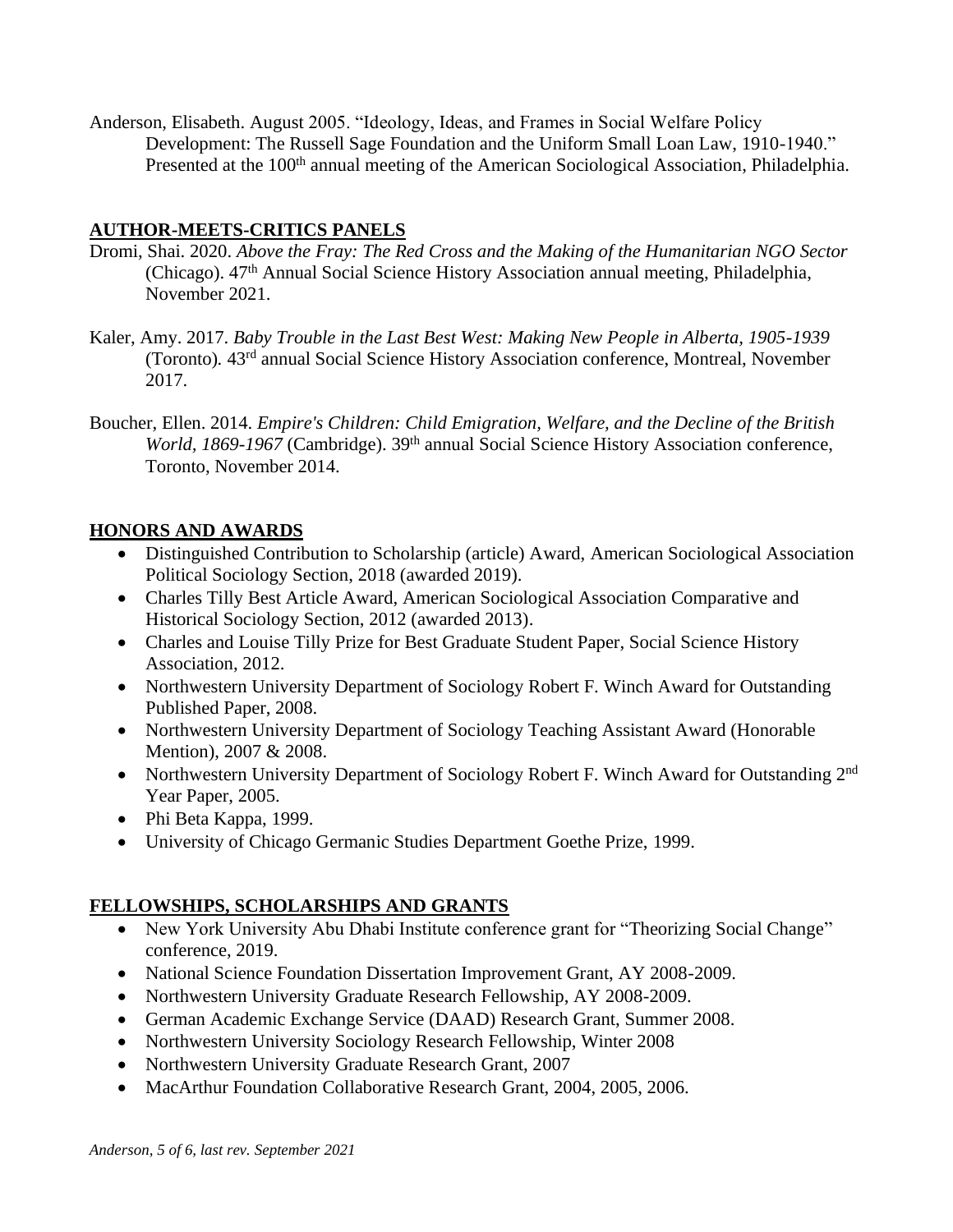- University of Chicago School of Social Service Administration Helen Clausen Scholarship, 1999-2001.
- University of Chicago College Honor Scholarship, 1995-1999.

## **COURSES TAUGHT**

- Foundations of Modern Social Thought (NYUAD 2016-2021)
- Welfare States in Comparative Perspective (NYUAD 2017-2018)
- Youth and Society (Northwestern University 2012-2014)
- Gender and Society (Northwestern University 2014-2015)
- The Child and the State (Northwestern University 2008)
- Graduate Research Seminar (Northwestern University 2006-2007)

## **PROFESSIONAL SERVICE**

#### **Peer Reviewer**

*American Sociological Review American Journal of Sociology Theory & Society Social Problems Law & Social Inquiry Qualitative Sociology Policy & Politics Journal of Computer-Mediated Communication Research in Political Sociology Comparative International Development*

### **Conferences & Workshops**

Organizer, NYUAD Social Research and Public Policy writing group, 2016-present.

Co-organizer, NYUAD Social Science Division Social Science History Seminar, AY 2020-21.

- Co-organizer (with Zeynep Ozgen), "Theorizing Social Change: Policy, Institutions, Culture" conference. New York University Abu Dhabi, October 2019.
- Co-organizer (with Daniel Karell), New York University Abu Dhabi Social Research and Public Policy program speaker series, 2015-2016.
- Co-organizer (with Barry Eidlin), "Revisiting *Remaking Modernity:* New Voices in Comparative-Historical Sociology," Mini-conference held at Northwestern University in August 2015.
- Co-organizer (with Monica Prasad, Isaac Martin, and Ajay Mehrotra), "The Thunder of History: Taxation in Comparative and Historical Perspective," Conference held at Northwestern University in May 2007.

Conference session organizer

- 114<sup>th</sup> annual American Sociological Association meeting, New York, NY, 2019.
- 109<sup>th</sup> annual American Sociological Association meeting, San Francisco, CA, 2014.
- 35<sup>th</sup> annual Social Science History Association conference, Chicago, IL, November 2010.